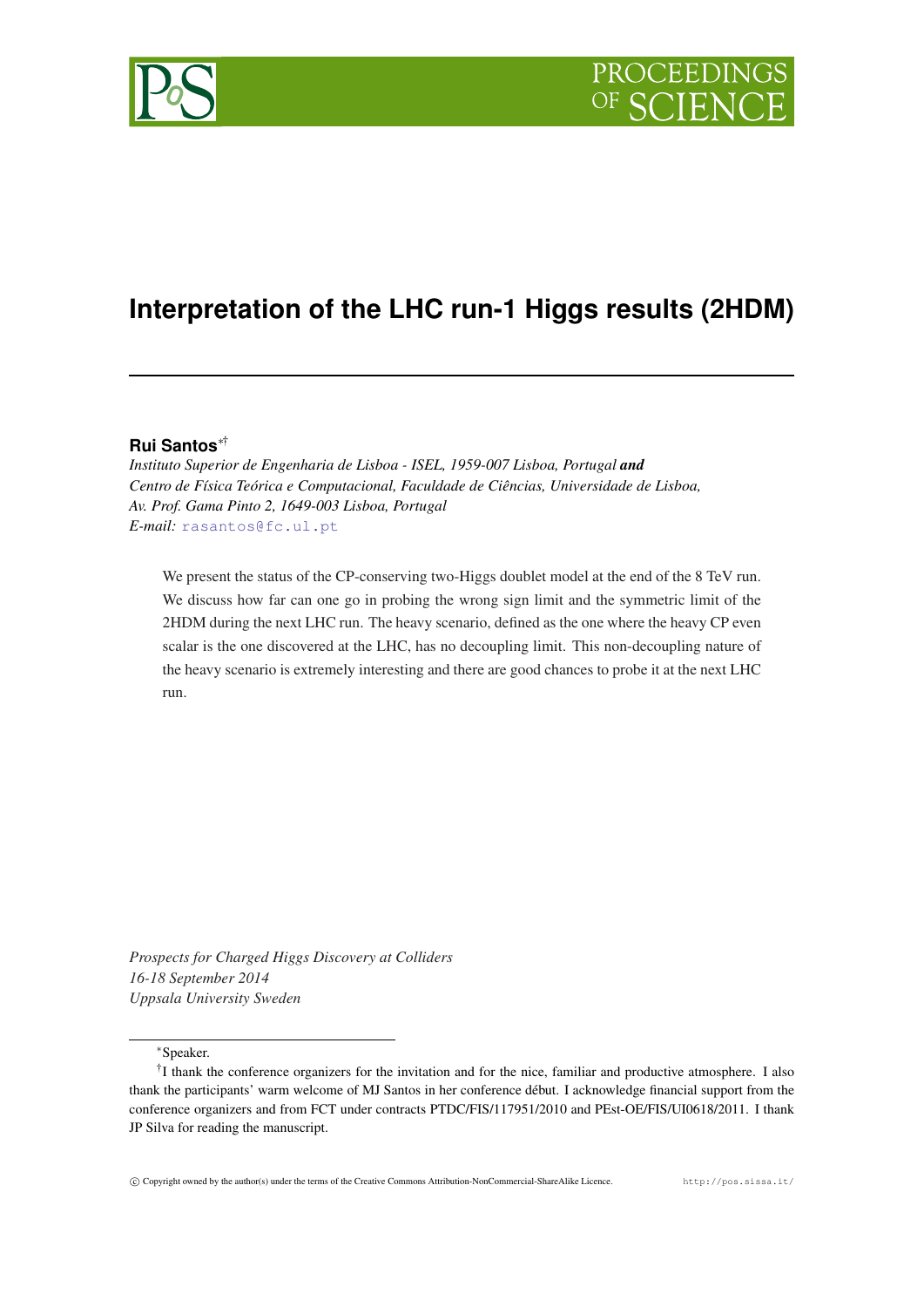### 1. Introduction

The discovery of the Higgs bosons at the Large Hadron Collider by the ATLAS [[1](#page-8-0)] and CMS [[2](#page-8-0)] collaborations was undoubtedly a major achievement in science. Now that all run-1 data has been analysed it is clear that the Higgs boson resembles the one predicted by the Standard Model (SM). In fact, the measurement of Higgs production cross sections and branching ratios clearly point to a very SM-like Higgs boson. It is now the time to understand if extensions of the SM, that can also explain the experimental results, can be probed at the next LHC run. Many SM extensions provide a number of scenarios that although allowed at the end of run-1, could be probed/excluded during the next LHC run.

We will focus on one of the simplest extensions of the SM, the two-Higgs doublet model (2HDM), which is build by simply adding one extra scalar doublet to the SM field content (for a review see [[3](#page-8-0), [4](#page-8-0)]). The 2HDM comes in many different forms. There are CP-conserving versions, CP-breaking versions and it can also provide a dark matter candidate. We will start by reviewing the most general 2HDM Yukawa sector followed by a brief presentation of the Higgs potential. We will then move to the main purpose of this work which is the interpretation of the results from run-1 in the context of the CP-conserving 2HDM. We will analyse the different scenarios that can be probed at the next LHC run. Finally we will briefly comment on other versions of the 2HDM.

#### 2. Yukawa Lagrangian and Flavour Changing Neutral Currents

The SM Yukawa Lagrangian can be written as

$$
-\mathscr{L}_{Y}^{SM} = \begin{bmatrix} \overline{U} & \overline{D} \end{bmatrix}_{L} \Phi Y_{d} D_{R} + \begin{bmatrix} \overline{U} & \overline{D} \end{bmatrix}_{L} \widetilde{\Phi} Y_{u} U_{R} + \begin{bmatrix} \overline{N} & \overline{E} \end{bmatrix}_{L} \Phi Y_{l} E_{R} + \text{h.c.}, \quad (2.1)
$$

where  $U$ ,  $D$ ,  $N$  and  $E$  are gauge eigenstates vectors in flavour space for up-type quarks, downtype quarks, neutrinos and charged leptons, respectively and Y are  $3 \times 3$  matrices in flavour space. Defining the vacuum expectation value of the neutral component of the Higgs doublet  $\Phi^0$  as  $\langle \Phi^0 \rangle$  =  $\nu/\sqrt{2}$ , the mass terms are

$$
-\mathscr{L}_{Y}^{SM(mass)} = \frac{\nu}{\sqrt{2}} \left( \overline{U}_{L} Y_{u} U_{R} + \overline{D}_{L} Y_{d} D_{R} + \overline{E}_{L} Y_{e} E_{R} + \text{h.c.} \right). \tag{2.2}
$$

Let us focus, for simplicity, on the down-type quarks only  $1$ . Defining the rotation to the mass eigenstates as  $D_R \to N_R D_R$  and  $D_L \to N_L D_L$ , leads to a mass matrix for down-type quarks  $M_d =$  $-v/\sqrt{2}$  ( $N_L^{\dagger} Y_d N_R$ ) + h.c.. It is straightforward to show that the Higgs interaction with downtype quarks is  $h \overline{D}_L M_d D_R + h.c.$ . Hence, there are no tree-level flavour changing neutral currents (FCNC) in the SM. This is obviously related to the proportionality between the interaction and the mass term in the initial Lagrangian, that is  $h\overline{D}_L Y_dD_R \propto v\overline{D}_L Y_dD_R$ .

In the 2HDM, there are now two doublets,  $\Phi_1$  and  $\Phi_2$ . The real and neutral components of the gauge eigenstates are now defined as  $h_1$  and  $h_2$  with real VEVs  $\langle \Phi_1^0 \rangle = v_1/\sqrt{2}$  and  $\langle \Phi_2^0 \rangle = v_2/\sqrt{2}$ . The most general Yukawa Lagrangian is now

$$
-\mathscr{L}_{Y}^{2HDM} = \sum_{a=1}^{2} \left[ \overline{U} \quad \overline{D} \right]_{L} \Phi_{a} Y_{d}^{a} D_{R} + \left[ \overline{U} \quad \overline{D} \right]_{L} \widetilde{\Phi}_{a} Y_{u}^{a} U_{R} + \left[ \overline{N} \quad \overline{E} \right]_{L} \Phi_{a} Y_{l}^{a} E_{R} + \text{h.c.}, \quad (2.3)
$$

<sup>&</sup>lt;sup>1</sup>Since we are considering massless neutrinos, in the lepton sector *E* can be chosen as the mass eigenstates vector.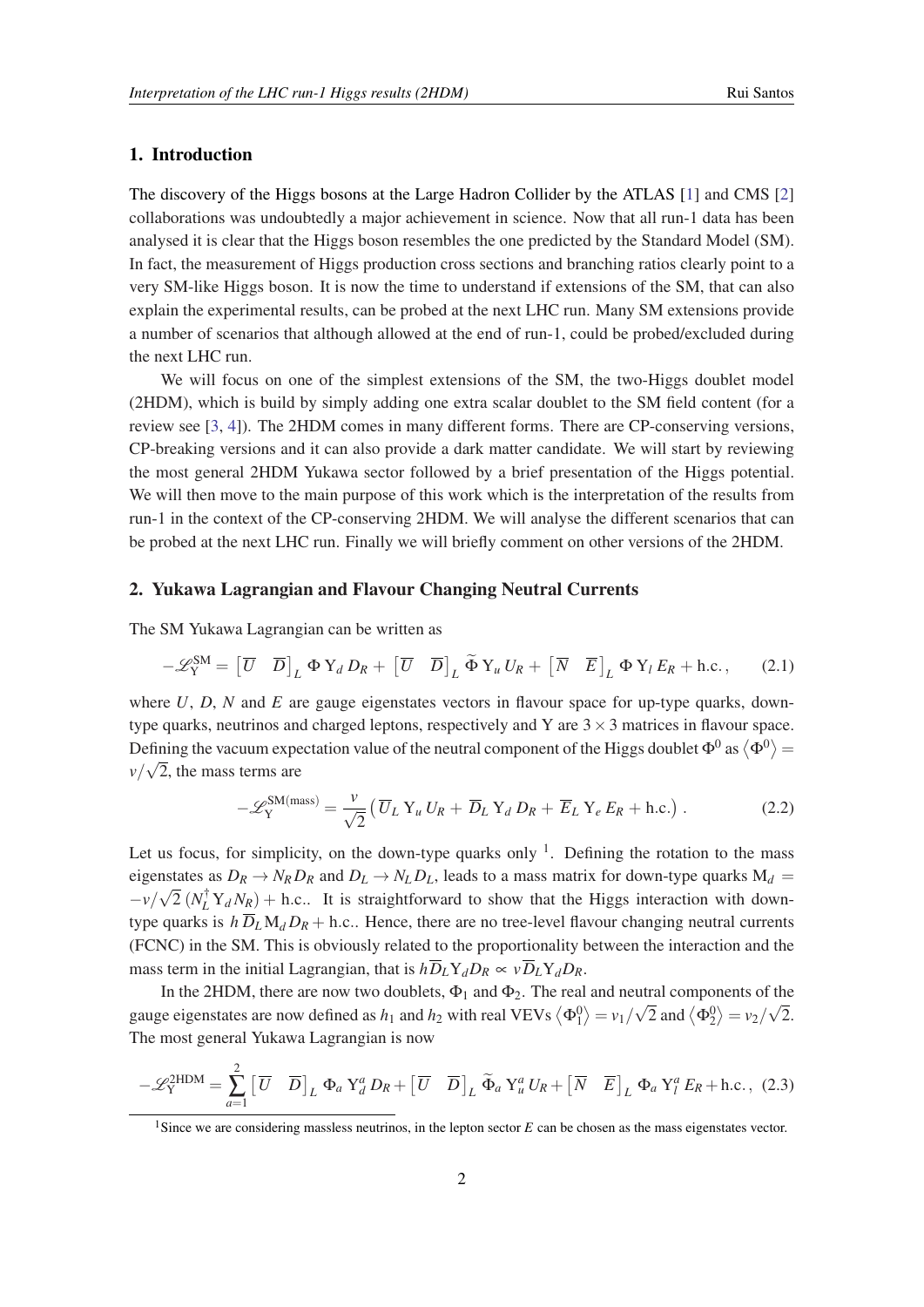Focusing again on the down-type quarks only, the mass lagrangian is

$$
-\mathcal{L}_{Y}^{2HDM(mass)} = \frac{1}{\sqrt{2}} \left( \overline{D}_{L} \left( v_{1} Y_{d}^{1} + v_{2} Y_{d}^{2} \right) D_{R} + \text{h.c.} \right) \dots, \tag{2.4}
$$

while the corresponding interaction terms are

$$
-\mathcal{L}_{Y}^{2HDM} = \frac{H}{\sqrt{2}} \left( \overline{D}_L \left( -\sin \alpha \, Y_d^1 + \cos \alpha \, Y_d^2 \right) D_R + \text{h.c.} \right) \dots,\tag{2.5}
$$

where the mass eigenstate *H* is obtained from  $h_1$  and  $h_2$  via  $H = -\sin \alpha h_1 + \cos \alpha h_2$ . There is a similar term for the other mass eigenstate  $h = \cos \alpha h_1 + \sin \alpha h_2$  for which the down-type quark coupling is proportional to  $(-\sin \alpha Y_d^1 + \cos \alpha Y_d^2)$ . Clearly the mass terms is not proportional to any of the Higgs interaction terms. Therefore they cannot be diagonalised simultaneously which leads, in the most general case, to tree-level FCNC. It is well known that these FCNC mediated by scalars are severely constrained by low-energy experiments.

The issue of avoiding FCNCs has been addressed in many different ways over the years. The simplest solution is to couple fermions of a given electric charge to no more than one Higgs dou-blet [[5](#page-9-0)]. This can be accomplished in a natural way by imposing a  $\mathbb{Z}_2$  symmetry to all fields and invariance of the lagrangian under that symmetry. The  $\mathbb{Z}_2$  charge assignments ( $\Phi_1$  is even and  $\Phi_2$ ) is odd) lead to four independent combinations [[6\]](#page-9-0): only  $\Phi_2$  couples to all fermions (type I);  $\Phi_2$ couples to up-type quarks while  $\Phi_1$  couples to charged leptons and down-type quarks (type II);  $\Phi_2$ couples to charged leptons and up-type quarks while  $\Phi_1$  couples to down-type quarks (type Flipped or Y);  $\Phi_2$  couples to quarks while  $\Phi_1$  couples to charged leptons (type Lepton Specific or X). One of the doublets is odd while the other is even under  $\mathbb{Z}_2$ .

All other versions of 2HDMs where this symmetry is not imposed in the Yukawa sector either have tree-level FCNC or are not stable under the renormalization group [[7](#page-9-0)] (see [[4\]](#page-8-0) for a thorough discussion). There are however ways to force those flavour changing currents to be small. One such example is a class of models known as BGL [[8](#page-9-0)] where the tree-level flavour changing couplings are proportional to the elements of the CKM matrix. Therefore the off-diagonal CKM elements naturally suppress the neutral scalars flavour changing couplings. Another example is the Cheng-Sher Ansatz [\[9](#page-9-0)] where the flavour-changing couplings are proportional to the geometric mean of the Yukawa couplings of the two fermions involved in coupling.

There are other proposals in the literature for 2HDMs where FCNC is absent at tree-level. One such example is the Aligned model [[10\]](#page-9-0) which assumes that the two Yukawa-coupling matrices are proportional precluding the existence of tree-level FCNC. Although these type of models can provide an interesting guide for phenomenological purposes they are however not stable under renormalization [[7](#page-9-0)].

#### 3. 2HDM Higgs potential

Once we have chosen to avoid FCNC at tree-level by imposing the  $\mathbb{Z}_2$  symmetry on the fields, the Higgs potential invariant under  $\mathbb{Z}_2$ , softly broken by a dimension two term, can be written as

$$
\mathcal{V} = m_{11}^2 \Phi_1^{\dagger} \Phi_1 + m_{22}^2 \Phi_2^{\dagger} \Phi_2 - \left( m_{12}^2 \Phi_1^{\dagger} \Phi_2 + \text{h.c.} \right) + \frac{1}{2} \lambda_1 \left( \Phi_1^{\dagger} \Phi_1 \right)^2 + \frac{1}{2} \lambda_2 \left( \Phi_2^{\dagger} \Phi_2 \right)^2 + \lambda_3 \Phi_1^{\dagger} \Phi_1 \Phi_2^{\dagger} \Phi_2 + \lambda_4 \Phi_1^{\dagger} \Phi_2 \Phi_2^{\dagger} \Phi_1 + \left[ \frac{1}{2} \lambda_5 \left( \Phi_1^{\dagger} \Phi_2 \right)^2 + \text{h.c.} \right].
$$
\n(3.1)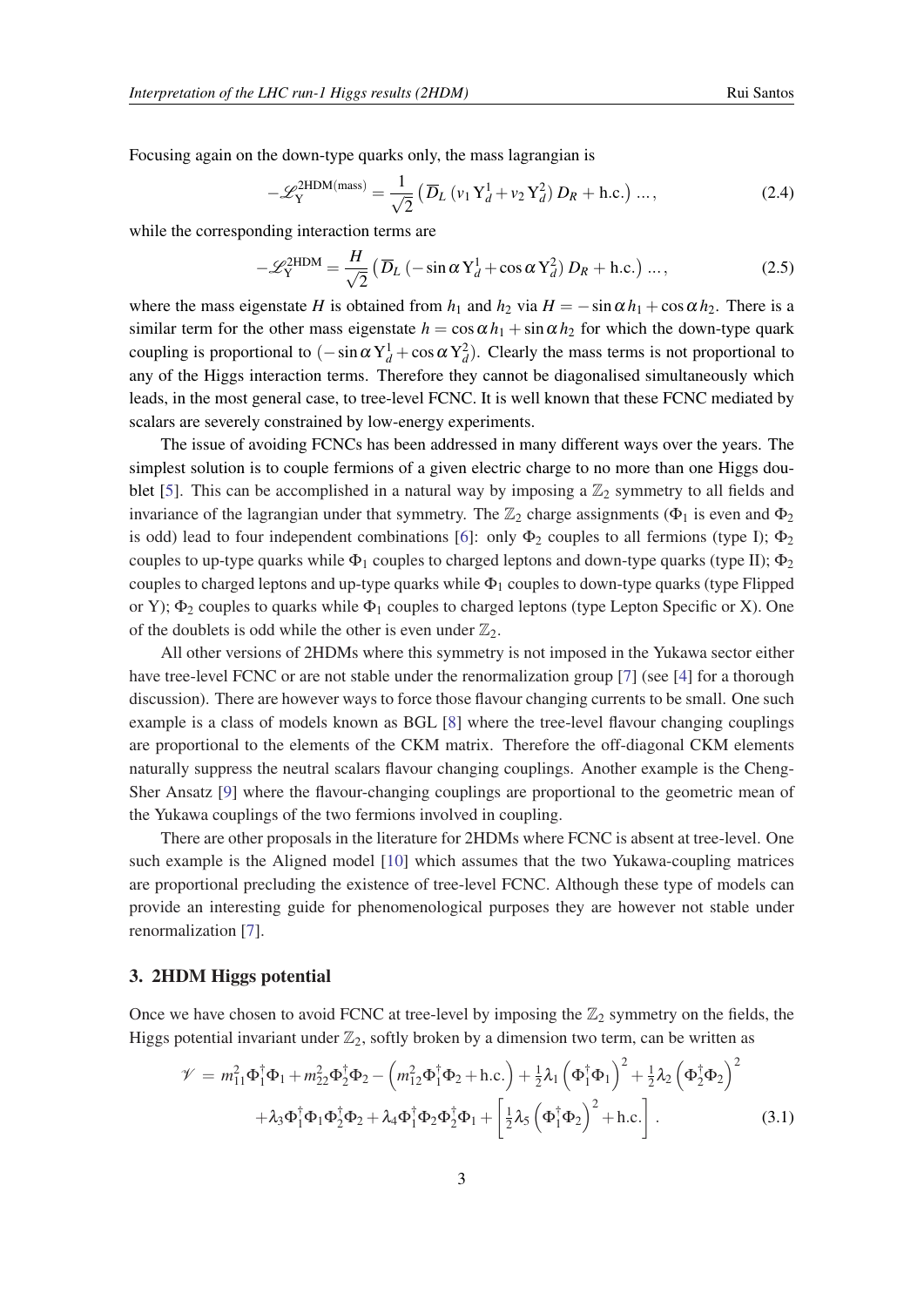Since  $\mathcal V$  has to be hermitian,  $m_{12}^2$  and  $\lambda_5$  can be complex while all other parameters have to be real. If  $m_{12}^2$ ,  $\lambda_5$  and both VEVs are real, the potential is CP-conserving. An explicit CP-violating potential is obtained by choosing  $m_{12}^2$  and  $\lambda_5$  complex [[11\]](#page-9-0). Since the VEVs are real we can define tan  $\beta = v_2/v_1$  for both models. The remaining independent parameters for the CP-conserving model are the four masses  $m_h$ ,  $m_H$ ,  $m_A$  and  $m_{H^{\pm}}$ , the rotation angle  $\alpha$  that diagonalises the CP-even mass matrix, and  $m_{12}^2$ . In the CP-violating case the free parameters can be chosen as the two lighter neutral states masses  $m_1$  and  $m_2$ ,  $m_{H^{\pm}}$ , the three rotation angles that diagonalise the neutral mass matrix  $\alpha_1$ ,  $\alpha_2$  and  $\alpha_3$  and  $\text{Re}[\text{m}_{12}^2]$ .

Once a CP-conserving vacuum configuration is chosen, it is stable against the appearance of both charge breaking and CP-breaking minima, at tree-level [[12\]](#page-9-0). It is however possible that up to two CP-conserving minima coexist. However, we force the CP-conserving minimum with the right pattern of symmetry breaking to be the global one [[13\]](#page-9-0).

#### 4. The status of the CP-conserving 2HDM

The constraints on the CP-conserving 2HDM were recently reviewed in [\[14](#page-9-0)] and are included either directly or via interface with other codes in SCANNERS [[15,](#page-9-0) [16\]](#page-9-0), which was used to perform all scans over the 2HDM parameter space. SCANNERS is interfaced with SUSHI [\[17](#page-9-0)] which calculates  $pp(gg + bb) \rightarrow h$  at NNLO and with HDECAY [\[18](#page-9-0), [19\]](#page-9-0) for the calculation of all Higgs decays. All other production cross sections, vector boson fusion (VBF), associated production (with a *W* or a *Z*) and  $t\bar{t}h$  were taken from [[20](#page-9-0)] at NLO. All collider data was taken into account via interface with external codes. The non-observation of new scalars was considered using HIGGSBOUNDS [\[21](#page-9-0)] with the exclusion limits taken at 95% C.L.. Consistency within a 3 $\sigma$ , 2 $\sigma$  or 1 $\sigma$  probability with the observed Higgs boson at the LHC was taken into account with HIGGSSIGNALS [\[22](#page-9-0)].

When confronting the 2HDM with the Higgs experimental results obtained at 8 TeV we use the signal strength defined as

$$
\mu_f^h = \frac{\sigma \text{BR}(h \to f)}{\sigma^{\text{SM}} \text{BR}^{\text{SM}}(h \to f)}
$$
(4.1)

where  $\sigma$  is the SM-like Higgs production cross section and BR( $h \rightarrow f$ ) is the branching ratio of the decay into final state  $f$ ;  $\sigma^{\text{\tiny{SM}}}$  and  $\text{BR}^{\text{\tiny{SM}}}(h \to f)$  are the theoretical values calculated for the same quantities in the SM. We will also make some rough prediction for the surviving 2HDM parameter space after the 13/14 TeV run. To perform this study we will demand  $\mu_f^h$  to be within 20, 10 or 5 % of the SM predictions for the final states  $f = WW$ , ZZ,  $\gamma\gamma$  and  $\tau^+\tau^-$ . Finally we define the constants κ*<sup>i</sup>* as

$$
\kappa_i^2 = \frac{\Gamma^{\text{2HDM}}(h \to i)}{\Gamma^{\text{SM}}(h \to i)},
$$
\n(4.2)

which at tree-level are just the 2HDM couplings relative to the SM  $\kappa_i = g_i^{\text{2HDM}}/g_i^{\text{SM}}$ .

We will discuss two scenarios, one where the light CP-even Higgs is the SM-like one with  $m_h = 125.9$  GeV (the light Higgs scenario) and the other where the heavy CP-even scalar is the SM-like one with  $m_H = 125.9$  GeV (the heavy Higgs scenario). Therefore in our scans the mass of one of the CP-even states is set to 125.9 GeV. All other masses are free to run in the range [50,1000] GeV, subject to all constraints plus the condition that the other neutral scalars are at least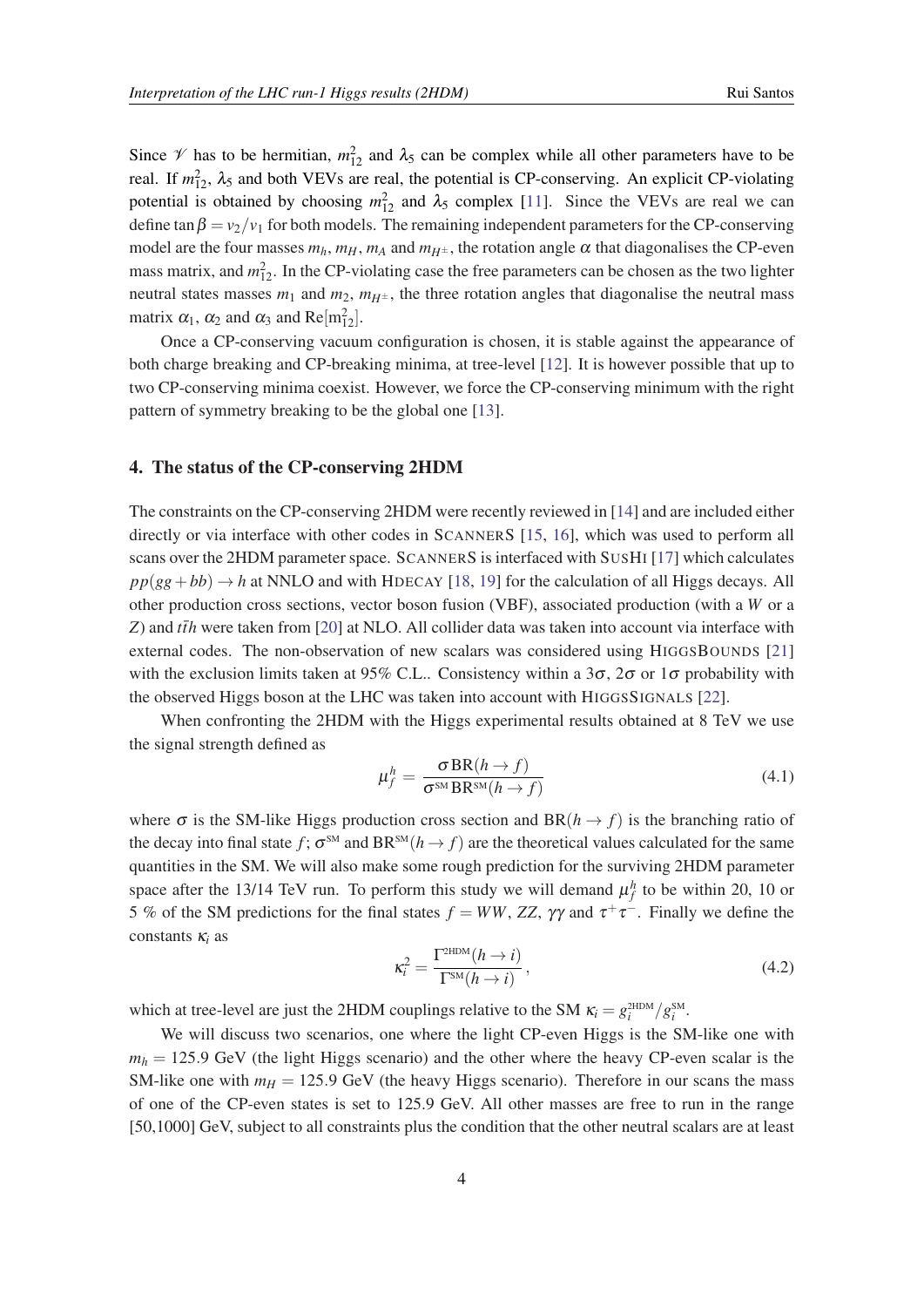<span id="page-4-0"></span>

**Figure 1:** *Light Higgs scenario*: Allowed parameter space in the tan β vs  $\sin(\beta - \alpha)$  plane after the LHC 8 TeV run for the Light Higgs scenario for each model type. Points have been accepted according to their pvalue being within a number of standard deviations as show in the key (see top left panel). We have imposed that  $m_A > m_h + 5$  GeV.

5 GeV away from the Higgs mass 125.9 GeV. Regarding the remaining parameters, they will be varied in the range  $0.1 < \tan \beta < 50$ ,  $|\alpha| < \pi/2$  and  $-(900 \text{ GeV})^2 < m_{12}^2 < (900 \text{ GeV})^2$ .

In figure 1 we present the points that survived at  $3\sigma$ ,  $2\sigma$  and  $1\sigma$  for the light Higgs scenario in the tan $\beta$  *vs* sin( $\beta - \alpha$ ) plane, with all other constraints applied. Type II and F are shown in the top left and middle panels. The allowed parameter space is clearly centred around the lines  $sin(\beta - \alpha) = 1$ , the SM-like or alignment limit, and  $sin(\beta + \alpha) = 1$  which, for type II and F is the *wrong sign limit* introduced in [\[23](#page-9-0)], and discussed again in detail in [\[14](#page-9-0)] (see also [\[24](#page-9-0)]). The models have very similar allowed regions. These regions are primarily related to the bound on the  $\mu_{VV}$  as pointed out in [[25\]](#page-9-0) and discussed in great in detail in [\[24](#page-9-0)]. In fact, as shown in [[24\]](#page-9-0), it is enough to impose  $0.8 < \mu_{VV} < 1.2$  to reproduce figure 1 for type II and F with remarkable accuracy.

The three bottom figures refer to the type I model. Again, the shape of the allowed region is to a great extent determined by  $\mu_{VV}$  which in type I is approximately equal to  $\sin^2(\beta - \alpha)$  [[25\]](#page-9-0). This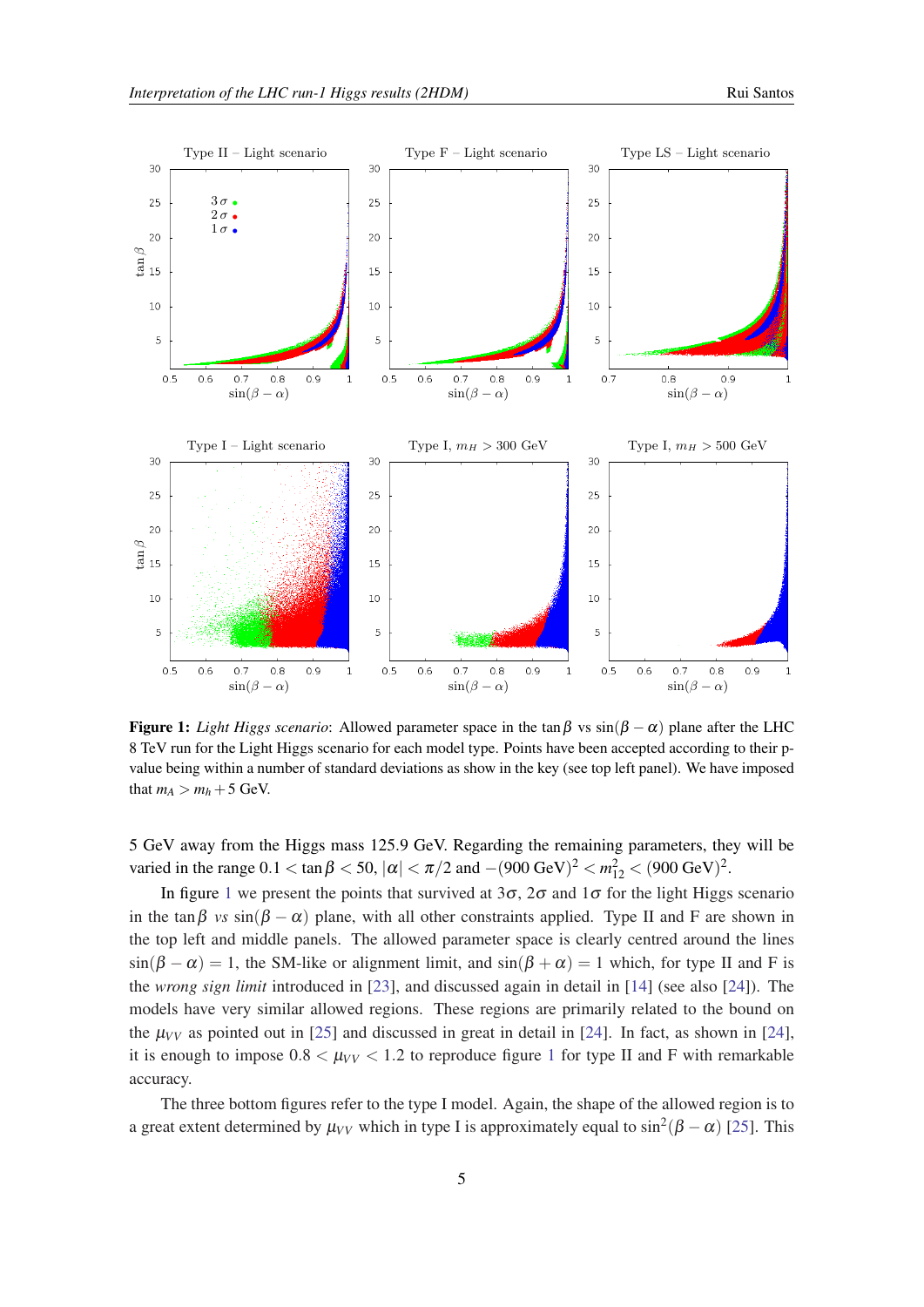is clearly seen in the bottom left panel because the limits are almost vertical lines and therefore independent of tan $\beta$ . This is due to the fact that if tan  $\beta \gg 1$  the type I 2HDM is equivalent to the model obtained by adding a singlet to the SM. In fact, in this limit  $\kappa_F \approx \kappa_V = \sin(\beta - \alpha)$  and only small deviations occur for small tan $\beta$ . The effect of the self-couplings can only be seen via the introduction of the theoretical constraints which is shown in the middle and right bottom plots. However, the effect only occurs with the introduction of a lower bound on  $m_H$ . The combination of theoretical constraints with a 300 GeV (middle) and 500 GeV (right) lower bound has a remarkable effect on the allowed parameter space of the type I model. This behaviour is mainly driven by the constraint that forces the minimum to be the global one at tree-level [\[13](#page-9-0)].

Finally, in the top right plot we present the allowed parameter space for type LS. As discussed in [\[14](#page-9-0)] it reflects the fact that  $\mu_{VV}$  is now somehow between type I and type II. Depending on the values of  $\tan \beta$  and  $\sin(\beta - \alpha)$ ,  $\mu_{VV}$  is closer to type II (when  $h \to \tau^+ \tau^-$  dominates) or closer to type I (when  $h \to b\bar{b}$  dominates). In the type LS model the measurement of  $\mu_{\tau\tau}$  has an important effect on the parameter space of the model [\[26](#page-9-0)] especially for large tan  $\beta$ .



**Figure 2:** *Light Higgs scenario*: The fermiophobic limit in type I 2HDM ( $\cos \alpha = 0$ ) is excluded at more than  $3\sigma$  after the LHC run-1.

The type I model has a limit where the lightest Higgs completely decouples from the fermions. This is called the *fermiophobic limit* and is obtained by setting  $\sin \alpha = \pm 1$  [\[27](#page-9-0)]. In figure 2 we present the allowed parameter space for type I in the plane  $(\tan \beta, \sin \alpha)$ . Clearly, one can state that the fermiophobic limit of a type I 2HDM is now excluded at  $3\sigma$ .

#### 4.1 The future of CP-conserving 2HDM

We will now analyse the impact on the 2HDM parameter space of an increase in the accuracy of the rates' measurement from the present values of about 20% to 10% or even 5% relative to the SM prediction. (see [\[28](#page-9-0)] for an analysis based on predictions for future colliders). We start with the *wrong sign limit* which is defined by  $\kappa_i \kappa_j < 0$  where *i*, *j* can be either a fermion, *F* or a gauge boson, *V*. According to our choice of the range of variation for  $\alpha$ ,  $\kappa_U$  is always positive. Furthermore, the interference of lepton loops with any other particle loops is always negligible for the expected accuracy. Finally, as shown in [\[14](#page-9-0)], the combination of all constraints disallows any wrong sign limit for tan $\beta$  < 1. Therefore the only possible wrong sign limit, corresponding to the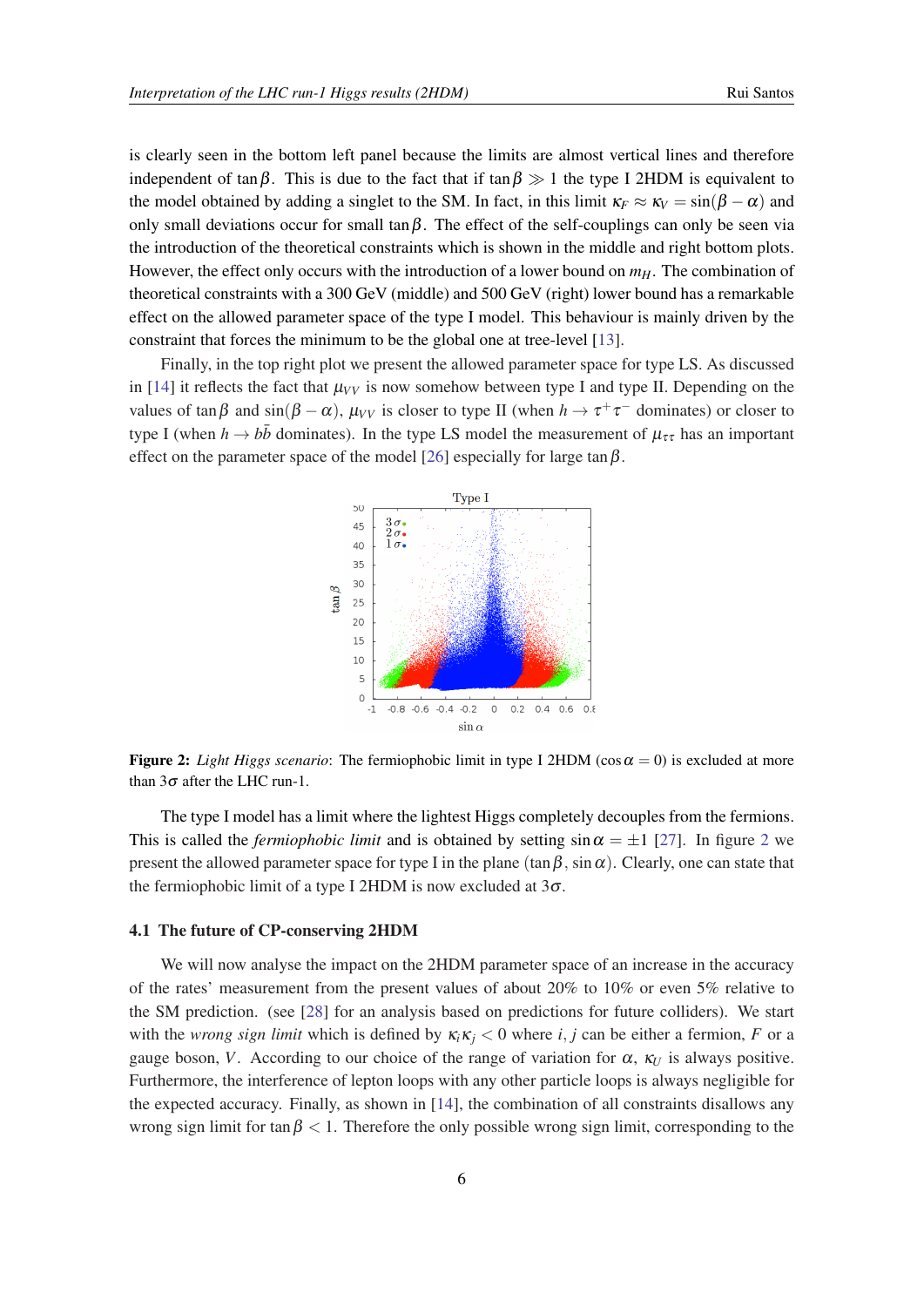

Figure 3: *Light Higgs scenario*: Predicted allowed parameter space in the  $(\tan \beta, \sin(\beta - \alpha))$  plane for type II (left) and type LS (right) with rates measured at 20 % (black), 10 % (cyan) and 5 % (red) accuracy.

left leg in the left panel of figure 3, is  $\kappa_D \kappa_V < 0$  for type II and type F. At 20% we obtain similar results to the ones shown in figure [1](#page-4-0). Already at 10% the allowed space for the wrong sign limit is reduced due to  $\mu_{\tau\tau}$ . This should however be interpreted with care due to the the uncertainties in the *gg* production cross section. Finally, as discussed in [\[23](#page-9-0)] this wrong sign limit is excluded if  $\mu_{\gamma\gamma}$  does not deviate by more than 5% from the SM prediction. The exclusion is mainly due to the contribution of the charged Higgs loop to  $h \to \gamma \gamma$ . As shown in [[24\]](#page-9-0) this result is independent of the value of the production cross section (provided the constraint on  $\mu_{VV}$  is already taken into account).

There is no wrong sign limit for models type I and type LS when  $sin(\beta + \alpha) = 1$  (and  $tan \beta > 1$ ) due to experimental constraints) [\[23](#page-9-0), [14\]](#page-9-0). However, the right panel of figure 3 clearly shows a left leg very similar to the one obtained for types II and F. The main difference lies in the range of allowed values of  $sin(\beta - \alpha)$  in the two cases. What is the origin of the second leg in type LS? When  $\sin(\beta + \alpha) = 1$  (which corresponds to  $\alpha \rightarrow -\alpha$  relative to alignment) we have

$$
\kappa_V = \frac{\tan^2 \beta - 1}{\tan^2 \beta + 1} \tag{4.3}
$$

and since  $\tan \beta \gtrsim 1$ ,  $\kappa_V > 0$ . Therefore, in types LS (and in type I) we obtain  $\kappa_U = \kappa_D = 1$ and the only difference relative to the alignment limit is that  $\kappa_V \neq 1$ , except for very large tan  $\beta$ . The limit where  $sin(\beta + \alpha) = 1$  but no sign change occurs in any of the Higgs couplings to the remaining SM particle was defined as the *symmetric limit* [[14\]](#page-9-0). Equation 4.3 tells us that for low tan  $\beta$  there are good chances of distinguishing the symmetric limit from the alignment limit which is clearly seen in the figure. However, it also clear that for tan  $\beta$  above  $\approx 10$  the two limits become indistinguishable even with a 5% accuracy in the measured rates.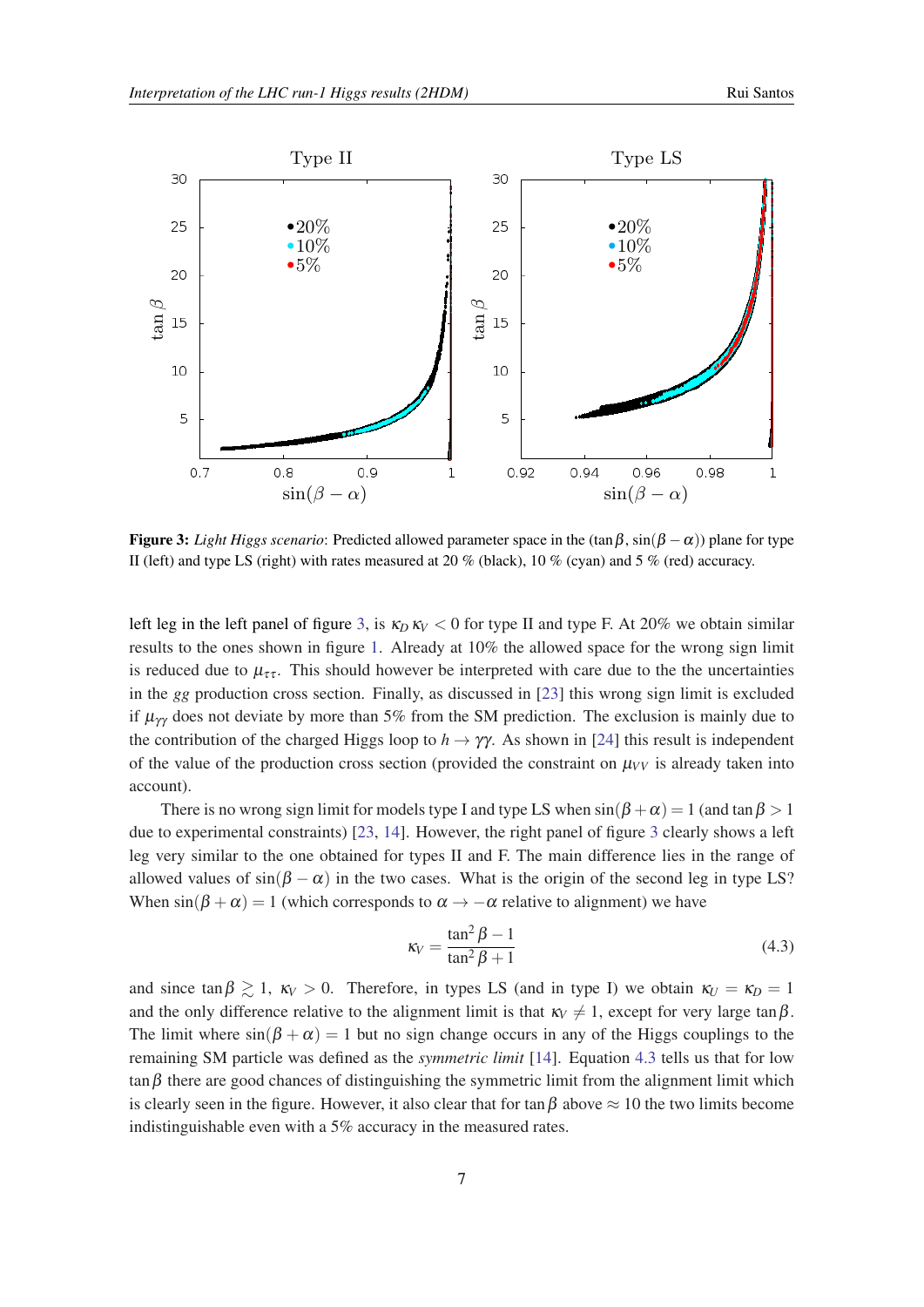#### <span id="page-7-0"></span>4.2 Non-decoupling in the heavy scenario

In the previous section we have presented the status of the 2HDM in the light Higgs scenario. The scenario where the heavy CP-even scalar is the SM one can be obtained from the light one with the mapping (which preserves our convention),

$$
\alpha \to \alpha - \text{sign}(\alpha) \frac{\pi}{2} \,. \tag{4.4}
$$

and a detailed discussion regarding the heavy scenario can be found in [[14\]](#page-9-0). There is however a major difference between the two scenarios. While a decoupling limit exists for the light scenario of the 2HDM [\[29\]](#page-9-0), the same is not true for the heavy scenario. In fact, because  $m_h < m_H = 125.9$ GeV, the heavy scenario has an alignment limit when  $sin(\beta - \alpha) = 0$  but not a decoupling limit. In figure 4 we show in the left panel  $\kappa<sub>V</sub>$  as a function of  $\kappa<sub>U</sub>$  for the heavy scenario. As expected,



**Figure 4:** *Heavy Higgs scenario*: in the left panel we show  $\kappa_y$  as a function of  $\kappa_U$  with rates measured at 20 % (black), 10 % (cyan) and 5 % (red) accuracy; in the right panel we have  $\mu_{\gamma\gamma}$  and  $\mu_{\tau\tau}$  as a function of tan  $\beta$ with all theoretical and pre-LHC experimental constraints plus  $\mu_{VV}$  measured with 5 % accuracy.

the wrong sign limit is excluded with a 5% accuracy measurement of the rates. This is exactly what happens for the light scenario and is due to  $\mu_{\gamma\gamma}$  as previously discussed. What is new for the heavy case is that also the alignment limit can be excluded with the same accuracy. The right panel of figure 4 shows that  $\mu_{\gamma\gamma}$  is always below 0.95. The reason for this major difference lies in the charged Higgs loop contribution when combined with the theoretical constraints. The charged Higgs couplings to the heavy CP-even Higgs have the form (for tan  $\beta > 1$ )

$$
g_{HH^{\pm}H^{\mp}}^{\text{WrongSign}} = -\frac{2m_{H^{\pm}}^2 - m_H^2}{v^2}, \qquad g_{HH^{\pm}H^{\mp}}^{\text{Alignment}} = -\frac{2m_{H^{\pm}}^2 + m_H^2 - 2M^2}{v^2}
$$
(4.5)

for the wrong sign and alignment limit respectively. In figure [5](#page-8-0) we show the allowed range of the pre-factor that multiplies the charged Higgs loop contribution to  $\Gamma(h \to \gamma \gamma)$  for the alignment limit (left panel) and wrong sign limit (right panel), with all theoretical and pre-LHC experimental constraints plus  $\mu_{VV}$  measured with 5 % accuracy. The plots clearly show that the reduction in  $H \to \gamma \gamma$  has the same origin in both limits and is related to the negative and almost constant values of the charged Higgs loop pre-factor. We just need to understand why the the difference between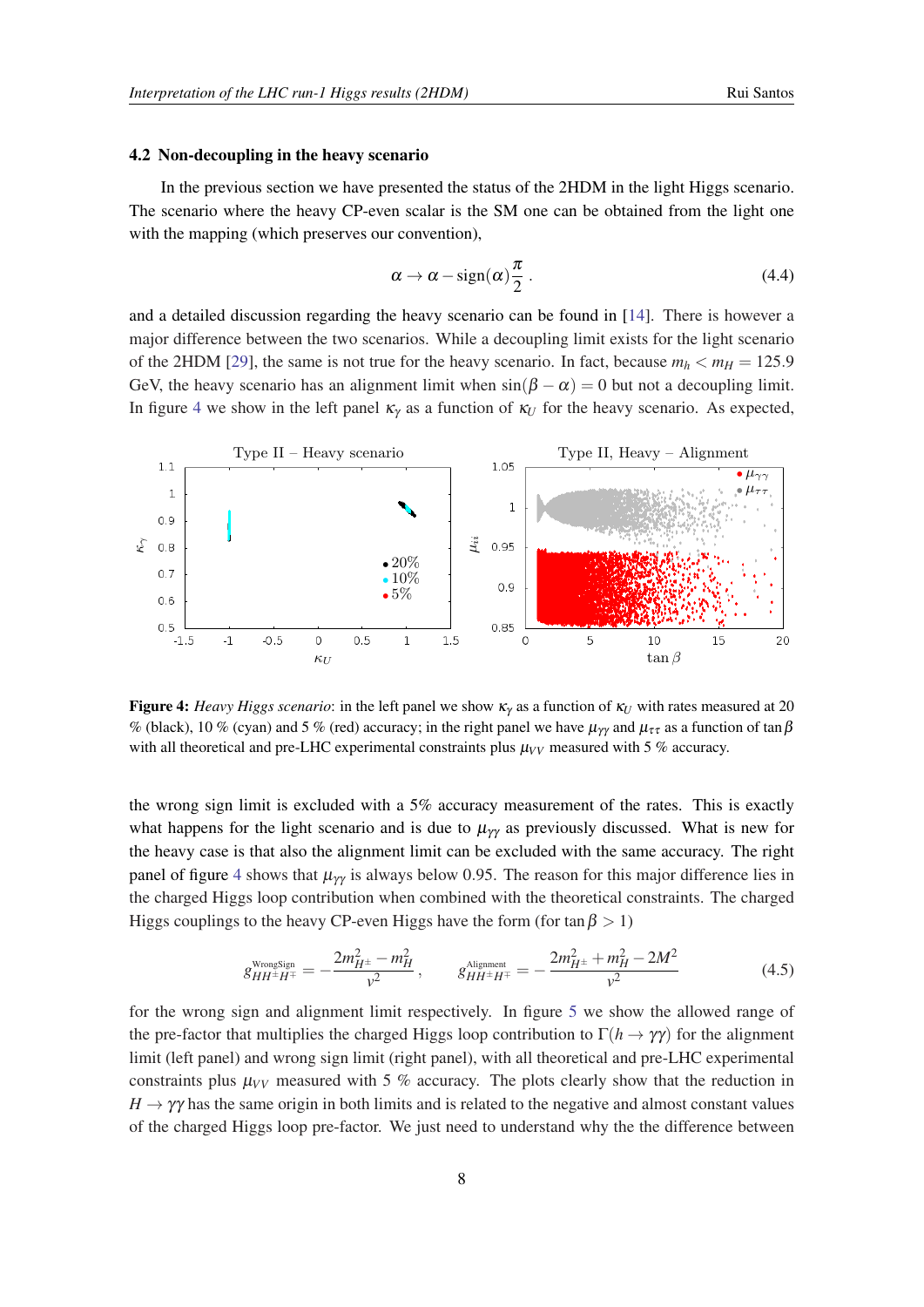<span id="page-8-0"></span>

Figure 5: *Heavy Higgs scenario*: Allowed range for  $g_{HH^{\pm}H^{\mp}} v/m_{H^{\pm}}^2$  for the alignment limit (left) and wrong sign limit (right), with all theoretical and pre-LHC experimental constraints plus  $\mu_{VV}$  measured with 5 % accuracy.

the two expressions in ([4.5](#page-7-0)), which amounts to  $2(m_H^2 - M^2)$ , is negligible. The same is to ask why is  $m_H \backsim |M|$  and consequently small when compared to the charged Higgs mass in type II  $(m_{H^{\pm}} > 340 \text{ GeV},$  due to  $b \rightarrow s\gamma$ ). In the alignment limit the boundedness from below condition  $\lambda_1 > 0$ , can be written as  $M^2 < m_H^2 + m_h^2 / \tan^2 \beta$  which shows that indeed  $m_H^2 \sim M^2 \ll m_{H^{\pm}}^2$ . One final remark is in order - it is the global minimum condition that forces  $M^2 > 0$  and points in the 2HDM parameter space with  $\mu_{\gamma\gamma}$  above 0.95 are allowed if all theoretical constraints are removed.

#### 5. Other versions of the 2HDM

After the discovery of the Higgs boson at CERN many papers discussing the parameter space of the CP-conserving 2HDM have appeared (see [[14\]](#page-9-0) for references). As discussed in the introduction, there are other versions of the 2HDM that have also been analysed in view of the latest experimental results. The BGL models have been analysed in [[30](#page-9-0)] while models that parametrize all flavour conserving versions in one model such as the aligned model were studied in [[31\]](#page-9-0) (we again note that this last class of models is not stable under radiative corrections). Finally, the parameter space of the explicit CP-violating 2HDM was analysed in [\[32](#page-9-0)].

#### References

- [1] G. Aad *et al.* [ATLAS Collaboration], Phys. Lett. B **716**, 1 (2012).
- [2] S. Chatrchyan et al. [CMS Collaboration], Phys. Lett. B 716, 30 (2012).
- [3] J.F. Gunion, H.E. Haber, G.L. Kane and S. Dawson, *The Higgs Hunter's Guide* (Westview Press, Boulder, CO, 2000).
- [4] G.C. Branco, P.M. Ferreira, L. Lavoura, M.N. Rebelo, M. Sher and J.P. Silva, Phys. Rept. 516, 1 (2012).